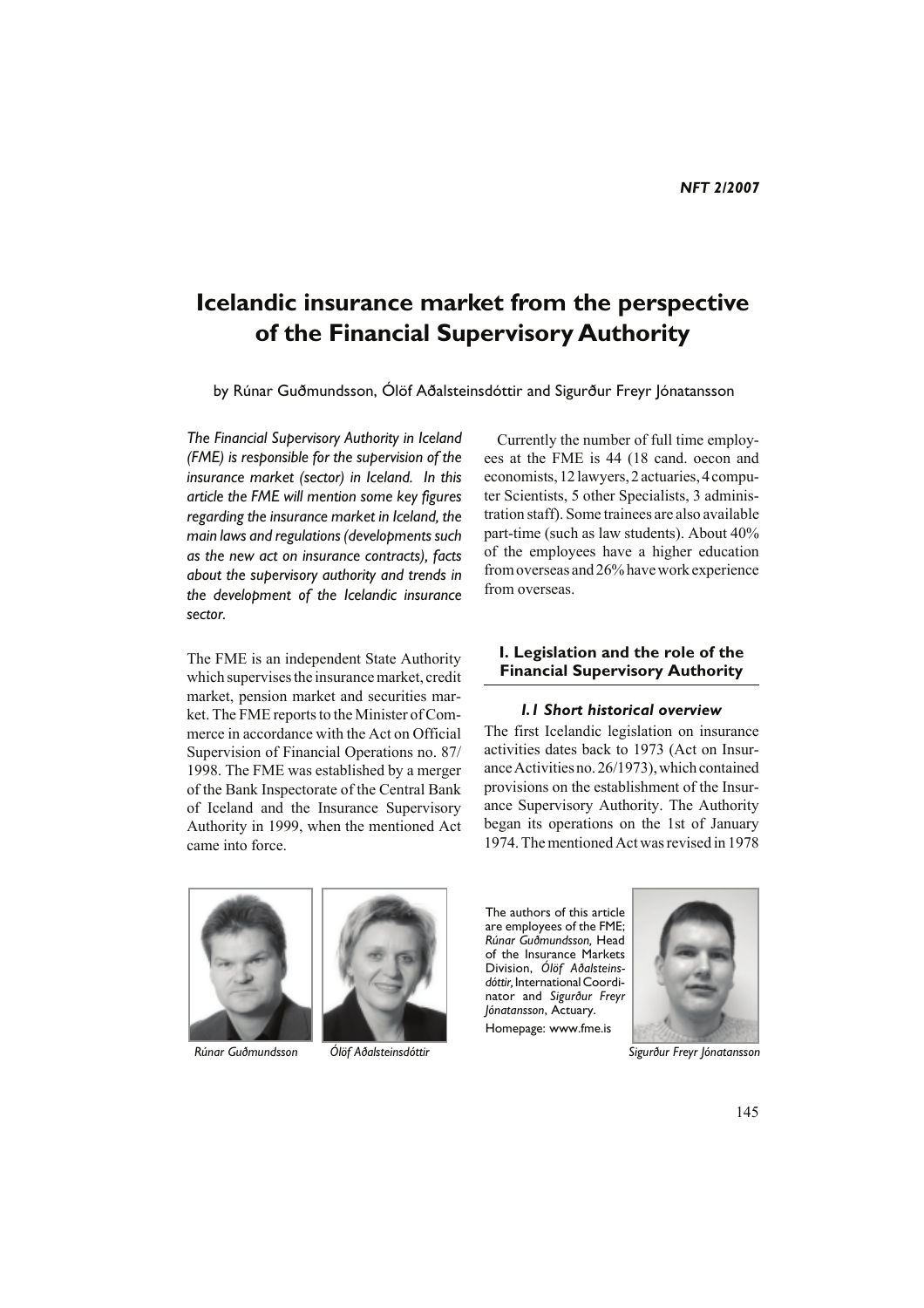#### *Icelandic insurance market*

(with Act no. 50/1978) and then again revised in 1994 (with Act no. 60/1994). During the period 1973 to 1994 there were many restrictions regarding the activities of insurance companies both domestic and foreign, such as prior supervision of policy conditions and premiums. Such prior supervision was abolished with the new legislation in 1994.

There has been a dramatic change in the last 20 years in the structure of thedomestic insurance market in Iceland. Since 1987 the number of insurance companies has decreased from 29 to 12. Many companies operated by special laws (local mutual ship/boat insurance companies and a local compulsory household fire insurance company in Reykjavík) which may have been uncompetitive towards larger insurance companies. In the last 12 years, competition on the market has increased considerably. This situation led to transfers of portfolios and mergers of companies. Fortunately, no insurance companies went bankrupt, but some experienced financial difficulties due to their smallness. Those companies transferred their portfolio and/or merged with other companies as stated before.

The current Act on Insurance Activities no. 60/1994 took into consideration obligations under the EEA Agreement. An Agreement between the government of Iceland, Denmark and the Faroe Islands came into force in 2006, which had also an effect on the legislation. The legislation in force can be found on the FME website (fme.is).

Insurance broking came under official supervision with the mentioned Act on Insurance Activities in 1994. Before that time there were no licensing requirements for brokers. Brokers were only allowed to conduct insurance broking in Iceland on behalf of licensed insurance companies.

Icelandic legislation in the field of insurance and insurance brokerage is coordinated with the EU acquis as provided for by the EEA Agreement. The legislation on insurance activity is in most aspects congruent with the Third Generation of Insurance Directives as regards insurance companies and legislation of insurance broking is congruent with the Directive on Insurance Mediation 2002/92.

The Act on Insurance Activities no. 60/ 1994 affected the legal position of the parties in question such as the role of the supervisory authority and the role of insurance companies (foreign and domestic) and intermediaries. The legislation increased consumer protection, e.g. by obliging insurers and brokers to provide specific information to the policyholder and the insured on their legal position and rules on the choice of legislation on insurance contracts.

Following is a short overview of some of the changes which the new legislation had regarding the activity and role of the supervisory authority (FME) and/or the supervised parties:

- detailed rules on the establishment of an insurance company,
- detailed rules on possible ancillary activities of an insurance company,
- definition of possible insurance classes and definitions such as qualifying holdings, branch, dominance, partnership etc.,
- detailed rules regarding the supervision of insurance premiums, policy conditions, business conduct, solvency etc.,
- detailed requirements regarding the financial basis and technical provisions of an insurer,
- detailed rules on qualifying holdings (prior notification and requirement of the approval of the FME),
- fit and proper requirements of board members and managers/directors,
- auditing and accounts,
- detailed requirement that an insurer seeks the service of an actuary or a specialist with comparable knowledge who can carry out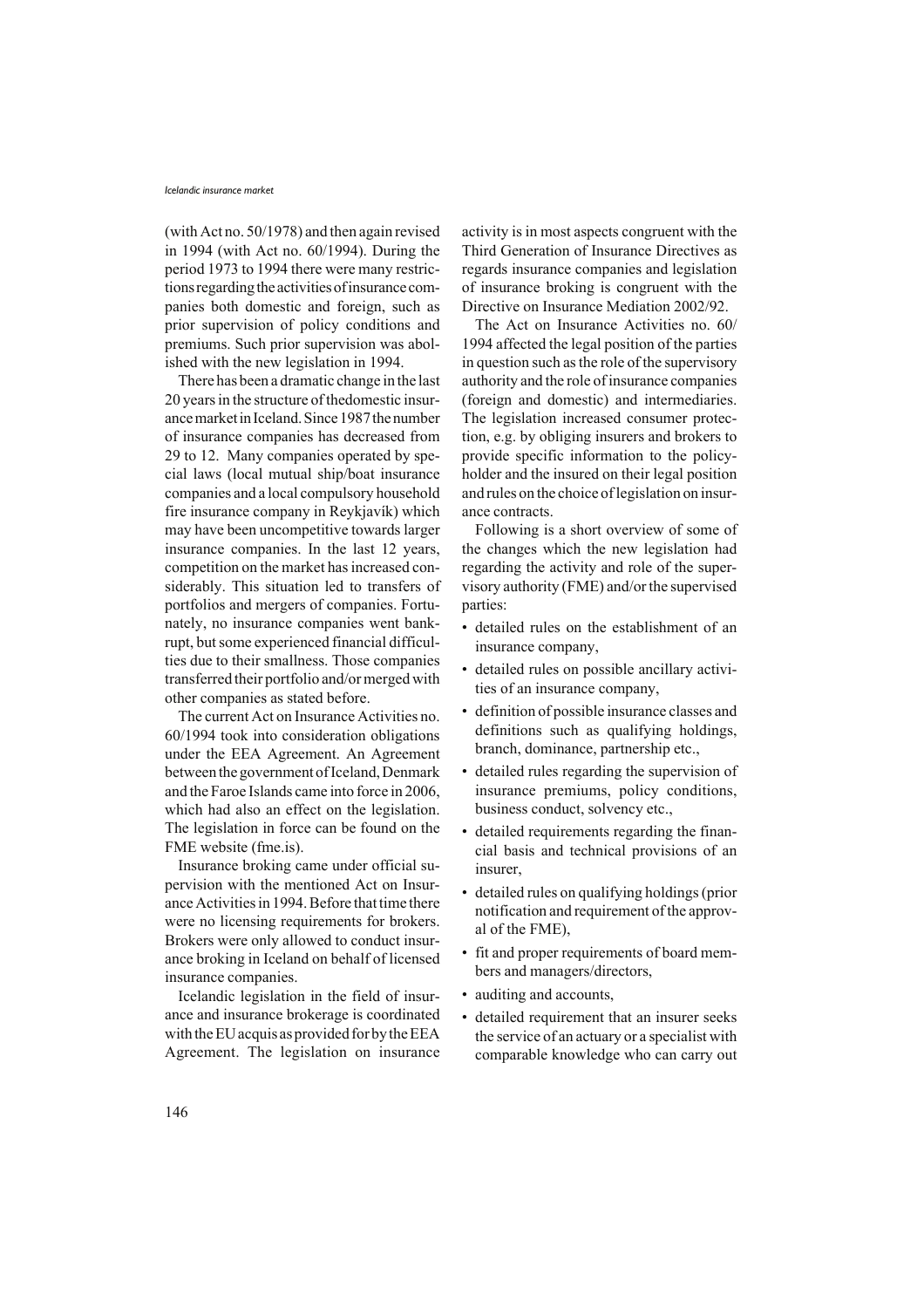necessary actuarial calculations and analyses for the company,

- detailed articles on the powers and the role of the supervisory authority,
- detailed articles on the obligation of insurers and brokers to provide information to the policyholder and insured regarding their legal position both when concluding an insurance contract and in the case of a damage/claim,
- detailed articles on the choice of legislation on insurance contracts,
- detailed articles on the possible activity of insurance brokers, which were for the first time put under official supervision,
- detailed articles regarding the activities of foreign insurance companies in Iceland and the possibility for domestic insurance companies to provide services in another Member State of the EEA,
- detailed articles on the transfer of portfolio and mergers and/or dissolution of insurers and withdrawal of licenses.

The FME would like to emphasis the importance of sufficient insurance cover in each given time and the importance of sufficient official supervision both as regards the financial position of the parties in question and their compliance with the legislation in force at each given time. Insurance activity is supervised worldwide, the reason being consumer protection. Insurance activity and ancillary activities shall be carried out in accordance to good business methods in the insurance business and with regard for the interests of the policyholders and the insured. Insurance activity is not purely a commercial business activity but it is a regulated activity. The parties in question have the sole privilege to conduct insurance activity as long as they fulfill the legal requirements of an operating license.

## *I.2 Main legislation*

Iceland, as a member of the EEA, has implemented the relevant EU Directives regarding the Insurance Market, Credit Market and Securities Market etc. Consequently, the legislation on insurance activity and insurance mediation is in line with the EU Law.

The main legislation regarding the insurance market are the Act on Insurance Activities no. 60/1994 and regulations, Act on Insurance Contracts no. 30/2004, Act on Insurance Mediation no. 32/2005 and regulations, Act on Official Supervision of Financial Operations no. 87/1998 and regulations. Number of other Acts and regulations are mandatory such as third motor liability insurance, household fire insurance, catastrophic insurance, several classes of professional liability insurance etc.

### *I.3 The role of the FME with emphasis on insurance and insurance mediation*

The main responsibility of the FME is the security and stability of the market such as financial requirements and good business practices. The FME shall ensure that the activities of parties subject to supervision are in accordance with laws, regulations, rules or by-laws governing such activities, and that they are in other respects consistent with sound and proper business practices.

The FME believes that it has sufficient powers to be able to conduct its obligations in a sufficient manner. There are 8 employees especially working on insurance supervision with additional support from other employees such as administration, IT-staff and other experts.

Information regarding the financial position/ operations of domestic insurance companies can be found in the FME annual report available on www.fme.is.

Recent changes to the various acts on supervised activities increased the FME ability to decide administrative fines against supervised parties (Act no. 55, 27th March 2007).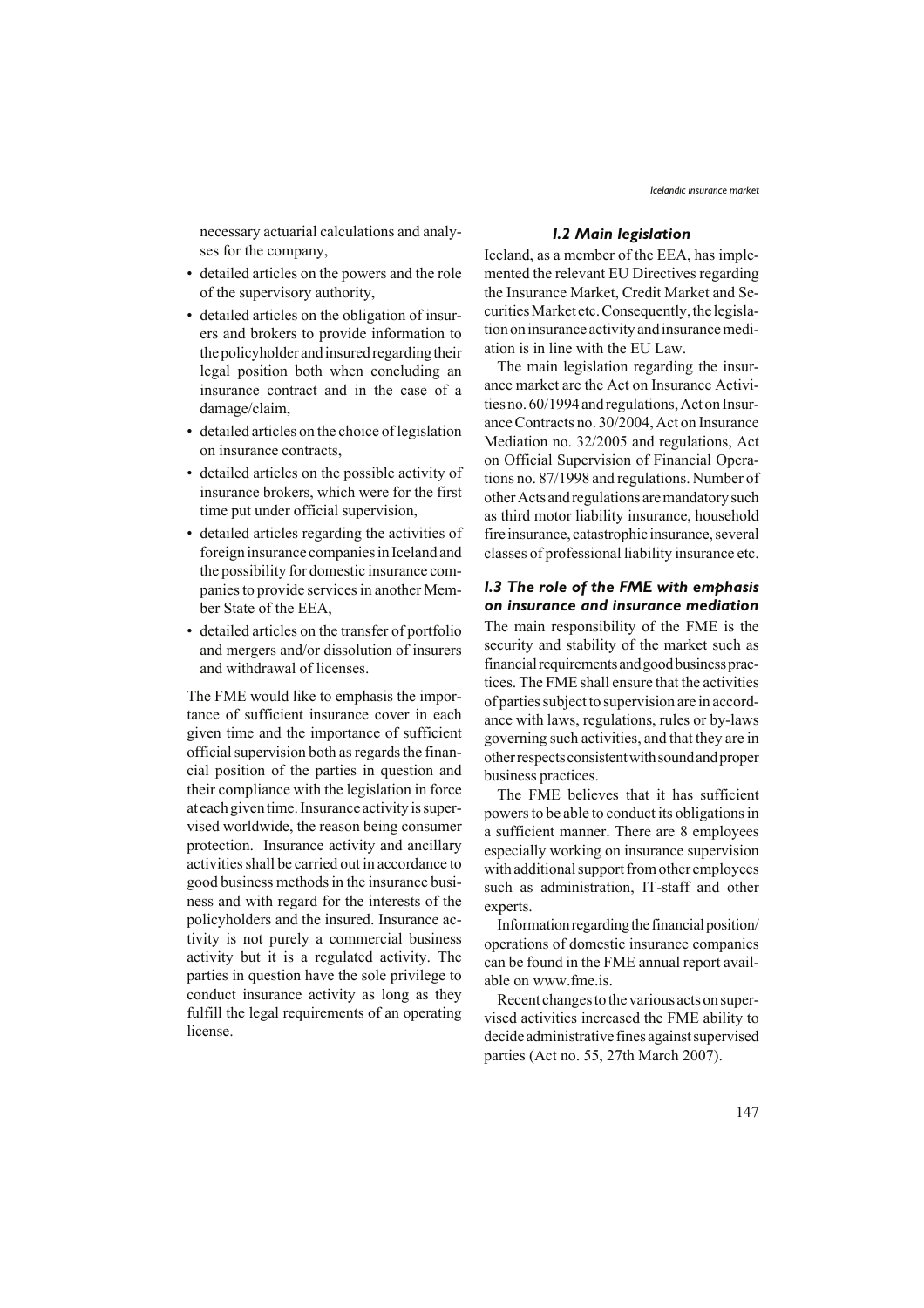# *I.4 New Act on Insurance Contracts no. 30/2004*

# *(into force in January 2006)*

The Act has effect on the legal position of the parties in question such as information requirements of insurance companies (foreign and domestic) and intermediaries. The role model for the new act was the Act on Insurance Contracts in Norway, which dates back to 1989. The act does not handle large risks as defined by the Icelandic legislation whereas large risks do not need the same consumer protection as mass risks.

The Act does increase consumer protection due to provisions such as on the obligation of insurers and brokers to provide information to the policyholder and the insured (consumer) and rules on the choice of legislation on insurance contracts. The Act did legalize the Insurance Complaints Committee which was founded in 1994.

The Act has affected some of the foreign insurers which provide services in Iceland in personal insurance, such as life insurance and sickness and health insurance, because of mandatory provisions regarding information requirements. Due to that some of the insurers have been evaluating whether they should keep on providing services in Iceland. These insurers believe that the legislation may be too burdensome, but time will tell what their position will be.

## *I.5 New Act on Insurance Mediation no. 32/2005*

The new Act on Insurance Mediation came into effect in 2005. The legislation is in conformity with the Insurance Intermediaries Directive no. 2002/92. The legislation has requirements regarding fit and proper insurance brokers and agents and their employees, registration, licensing and detailed requirements regarding the obligation of the broker and/or agents to provide the consumer with sufficient information in connection with an insurance contract such as the reason why the consumer (policyholder) should conclude a specific insurance contract. The FME has reason to believe that brokers and agents need to put more emphasis on the fulfillment of the information requirements. They must each time give the policyholder a written statement clarifying the reasons for the specific insurance cover.

The FME participates internationally in a working group on behalf of CEIOPS (Committee of European Insurance and Occupational Pension Supervisors) which is among other things examining the issue when an insurance broker or agent should be considered providing services in another member state. At the moment this seems to be unclear in relation with the mentioned Directive.

Should it be the intention of the broker/ agent or the location of the risk or the residence of the policyholder? The FME believes that the focus should be on the intention of the intermediary (broker/agent) when concluding whether he is considered providing services in another Member State. Another possible solution would be to look at the residence of the policyholder and/or the location of the risk, but time will tell what the final solution will be. If the intermediary has the intention to provide services abroad he would clearly fall under the so-called notification procedure and then be required to notify his intentions to his home country supervisory authority which would then notify his intentions to the host country supervisory authority.

## **II. Supervised parties and recent developments in the market**

In this section the FME focus solely on the parties under supervision by the FME. In section IV the FME discusses the activity of foreign insurance companies.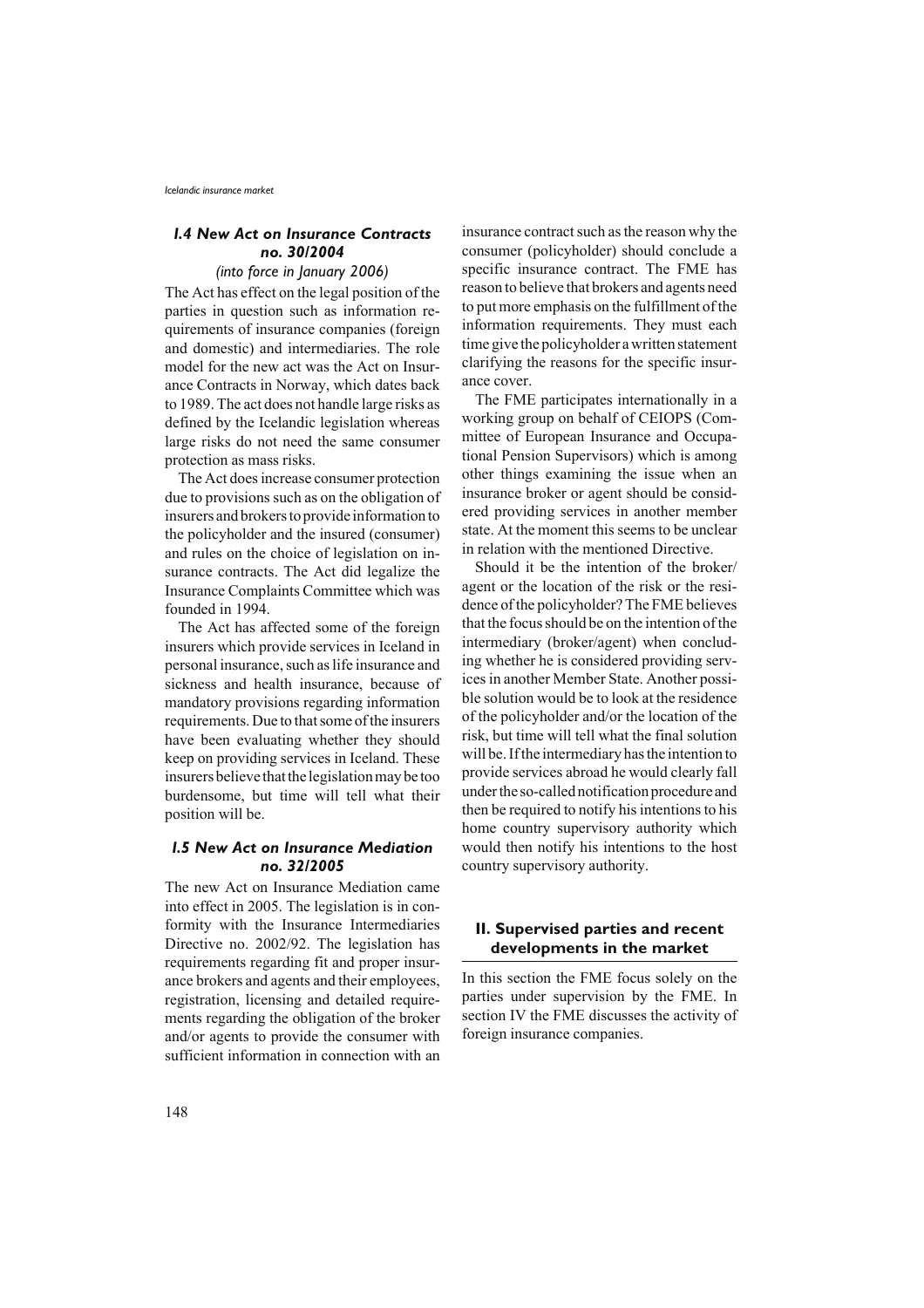# *II.1 Intermediaries (brokers and/or agents):*

The domestic insurance brokers are 6 (direct supervision by the FME):

Árni Reynisson ehf. Fjárfestingarmiðlun Íslands ehf. Nýja vátryggingaþjónustan ehf. Olaf Forberg Tryggingamiðlun Íslands ehf. Tryggingar og ráðgjöf ehf.

The FME has registered about 3 600 foreign insurance brokers and/or agents which are authorized to conduct insurance mediation in Iceland. They have gone through a specific notification procedure and come under the socalled home country control system in accordance with the EEA Agreement.

#### *II.2 Insurance companies:*

In total there are twelve companies under supervision. There are:

- four life insurance companies,
- four general non-life insurance companies
- two companies (Íslensk endurtrygging hf. and Trygging hf.) are running off their reinsurance portfolio,
- European Risk Insurance Company hf. (ERIC), which writes liability insurance only in the UK,
- The State Natural Catastrophe Fund.

The four life insurance companies and the four general non-life companies are all parts of consolidations which are in one way or another connected to each of the three largest banks in Iceland, Kaupthing hf. (Kaupthing), Glitnir hf. (Glitnir) and Landsbanki Íslands hf. (Landsbanki). The increased consolidation and foreign activity calls for increased group supervision by the FME. The FME will within few days publish for consultation draft rules on the definition and capital adequacy of financial conglomerates. The FME does expect that the rules will come into force later this year.

Following are information on those eight insurance companies, their relation to each other and their links to the abovementioned banks. In the graphs insurance companies are shown in solid boxes and other companies in dashed boxes. Majority ownerships are illustrated with solid arrows, while other qualifying holdings are illustrated with dotted arrows.

Vátryggingafélag Íslands hf. (VÍS) is a nonlife company and is responsible of the daily operations of the life insurance company Líftryggingafélag Íslands hf. (Lífís). Both companies are owned by Exista hf., which is a mixed insurance holding company. In addition Exista has a majority holding in the UK insurer IGI Group. Recently Exista hf. acquired a 15.48% holding in the Finnish insurer Sampo Abp. Sampo has (through holding companies which for simplicity are not shown in the graph) a 100% share in the Swedish companies If Skadeförsäkring AB and If Livförsäkring AB. It also owns companies in the Baltic states.

VÍS and Lífís are linked to Kaupthing by Exista's 23% share in the bank. Additionally Kaupthing owns it's own life insurance company, Kaupthing líftryggingar hf. (Kaupthing líf).

Sjóvá-Almennar tryggingar hf. (Sjóvá) is a non-life insurance company and owns the life insurance company Sjóvá-Almennar líftryggingar hf. (Sjóvá líf). Sjóvá is fully owned by the mixed insurance holding company Milestone hf. and it's related parties. Milestone hf. owns a 21% share in Glitnir, but due to recent news in the media the FME does expect changes regarding the holdings of Glitnir.

Tryggingamiðstöðin hf. (TM) is a non-life insurance company and owns the majority in the life insurance company Líftryggingamiðstöðin hf. (TM líf). TM has a 100% share in the Norwegian insurance company Nemi Forsikring ASA.

The second largest shareholder in TM is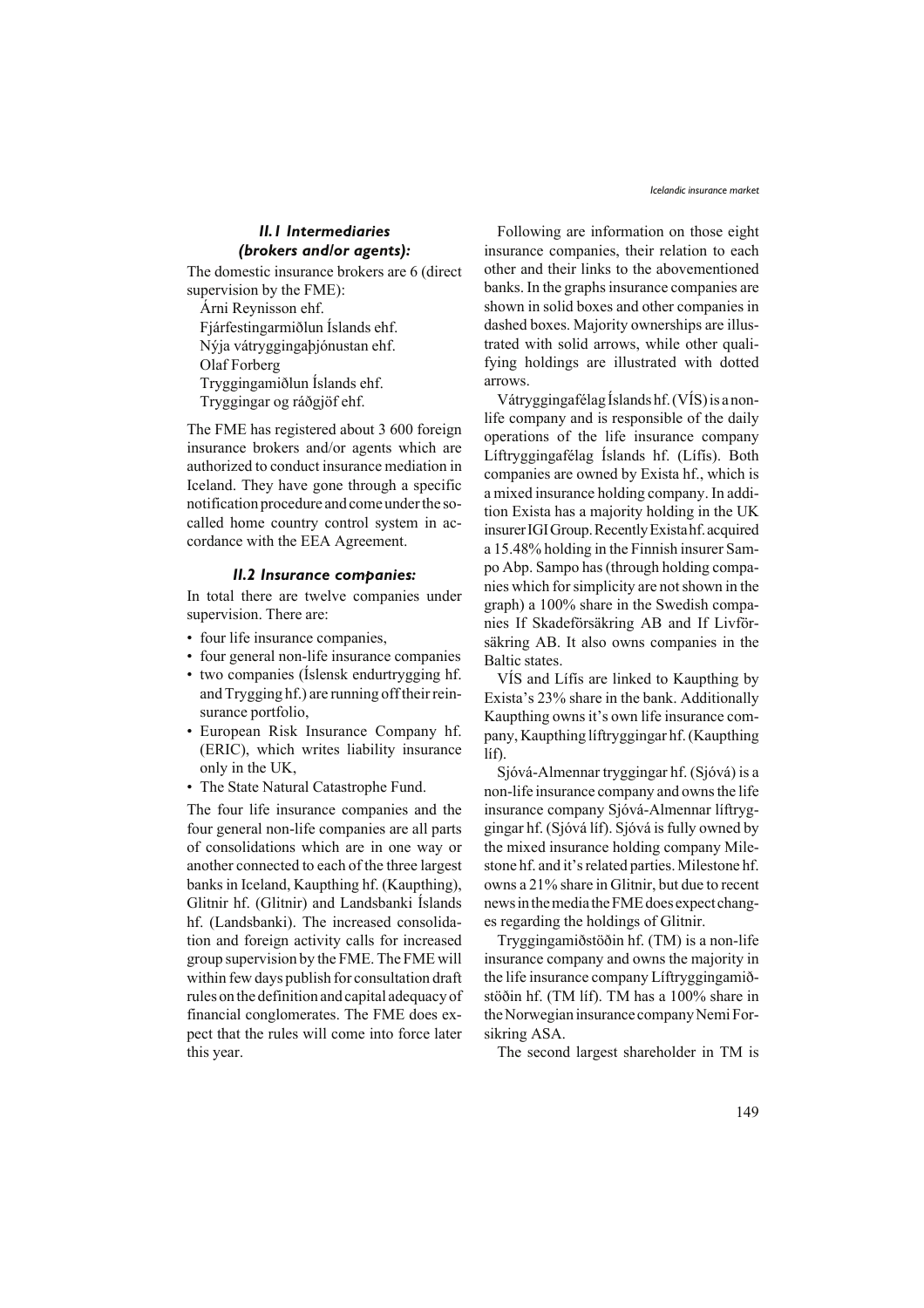#### *Icelandic insurance market*

Grettir hf., an investment company. Landsbanki and related parties have a 48% share in Grettir and 34% share in TM líf.

Vörður Íslandstrygging hf. (VÍT), the smallest of the general non-life insurance companies is fully owned by the holding company Eignarhaldsfélagið ehf. Landsbanki has interests in VÍT through its share in the holding

company and their majority in the leasing company SP fjármögnun.

The FME is currently processing an application from new parties to acquire the holding of Grettir hf. in  $TM^1$ . The potential change is shown with dotted lines in the graph below. Landsbanki's holding in TM líf is not subject to change at this moment.



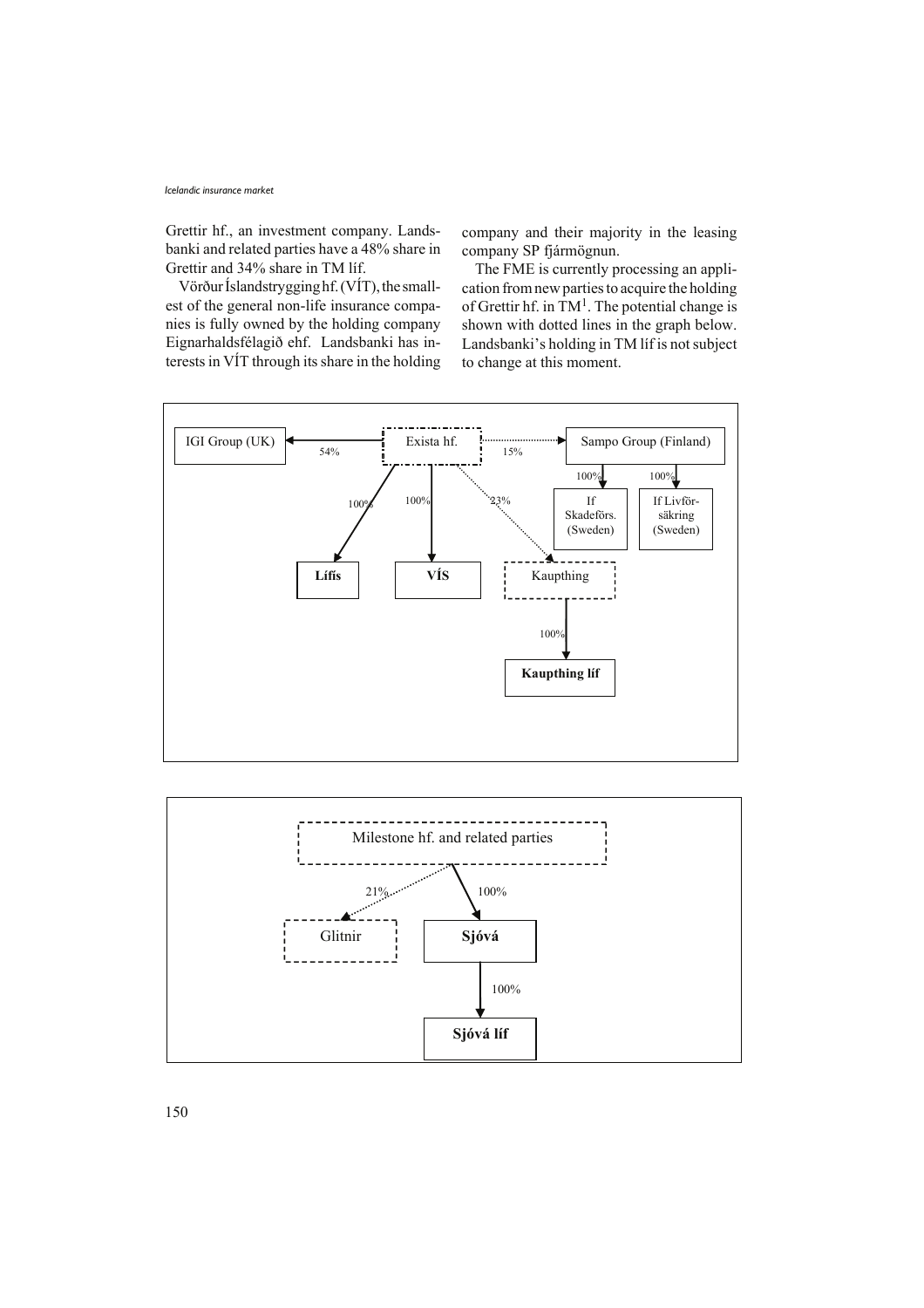

# *II.3 Recent developments* **Non-life insurance**

The non-life operations have not been profitable in recent years but due to high profits from investment activities the total profit in this sector has never been higher than it was in the year 2005.

The total premiums of non-life insurers in 2005 were 23.9 billion ISK (273 million Euro). Thereof were 50.1% from motor insurance. As motor insurance is the most important sector in non-life insurance the financial outcome of the companies depends on its developments. In the next section the FME will discuss recent premium changes in motor insurance.

#### **Life insurance**

The size and the income of life insurance companies have been steadily growing in recent years. The companies have different profiles. Sjóvá líf writes more unit linked business than the other companies, hence the low claims ratio. TM líf was founded in 2002

and is much smaller than the other companies.

The total amount of premiums in life insurance in 2005 was 2.5 billion ISK (28 million Euro) or 9.7% of the premiums in non-life insurance.

## **III. The FME and the insurance market - some current projects**

*III.1 Risk management and stress test* In January 2006, the FME issued Guidance no. 1/2006 on stress test and companies' disclosure of their risk management. With the guidance the FME took a significant step towards a risk based supervision approach. The purpose of the guidance is also to make the companies better prepared for the Solvency II implementation in 2010.

The guidance is divided into three parts: *a) Standardized stress test*

The financial situation of all companies is tested for a 35% fall in equities, 7% fall in bonds and 20% fall in reinsurers' share in technical provisions. Additionally, the effects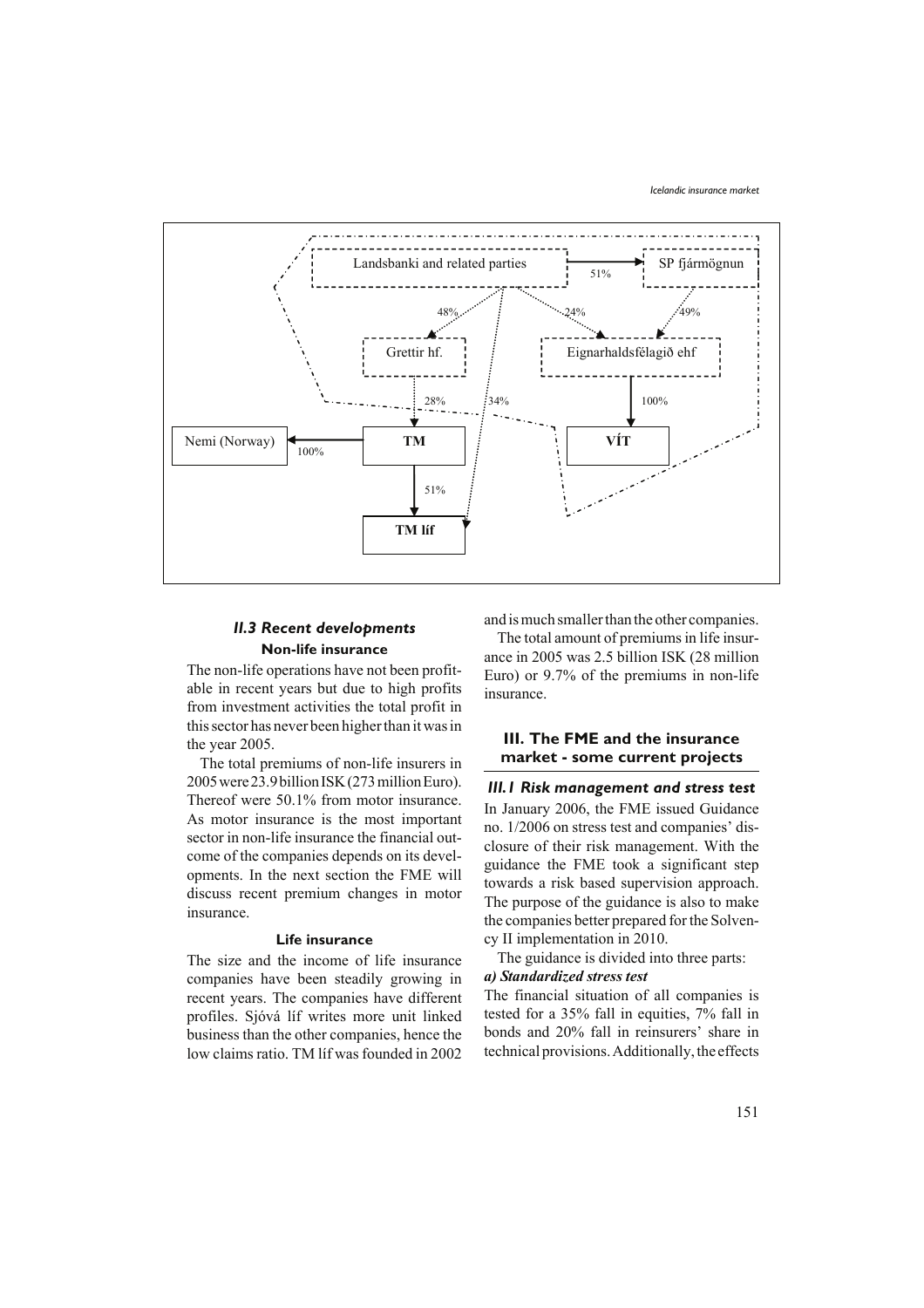

*Life insurance: Premiums, claims, expenses, investment income and profits 2003-2005*

*Non-life insurance: Premium, claims, profit from financial operations and total profit 2001-2005*



of scenarios related to underwriting risk are tested for different kinds of companies. For life insurers, a 25% increase in compensation is tested. For general non-life insurers the effect of probable maximum loss in property or marine insurance and 150% claims ratio in the most significant line of business is tested. Finally, for non-life insurers which are classified as either monoline or specialized, a 200% claims ratio is tested.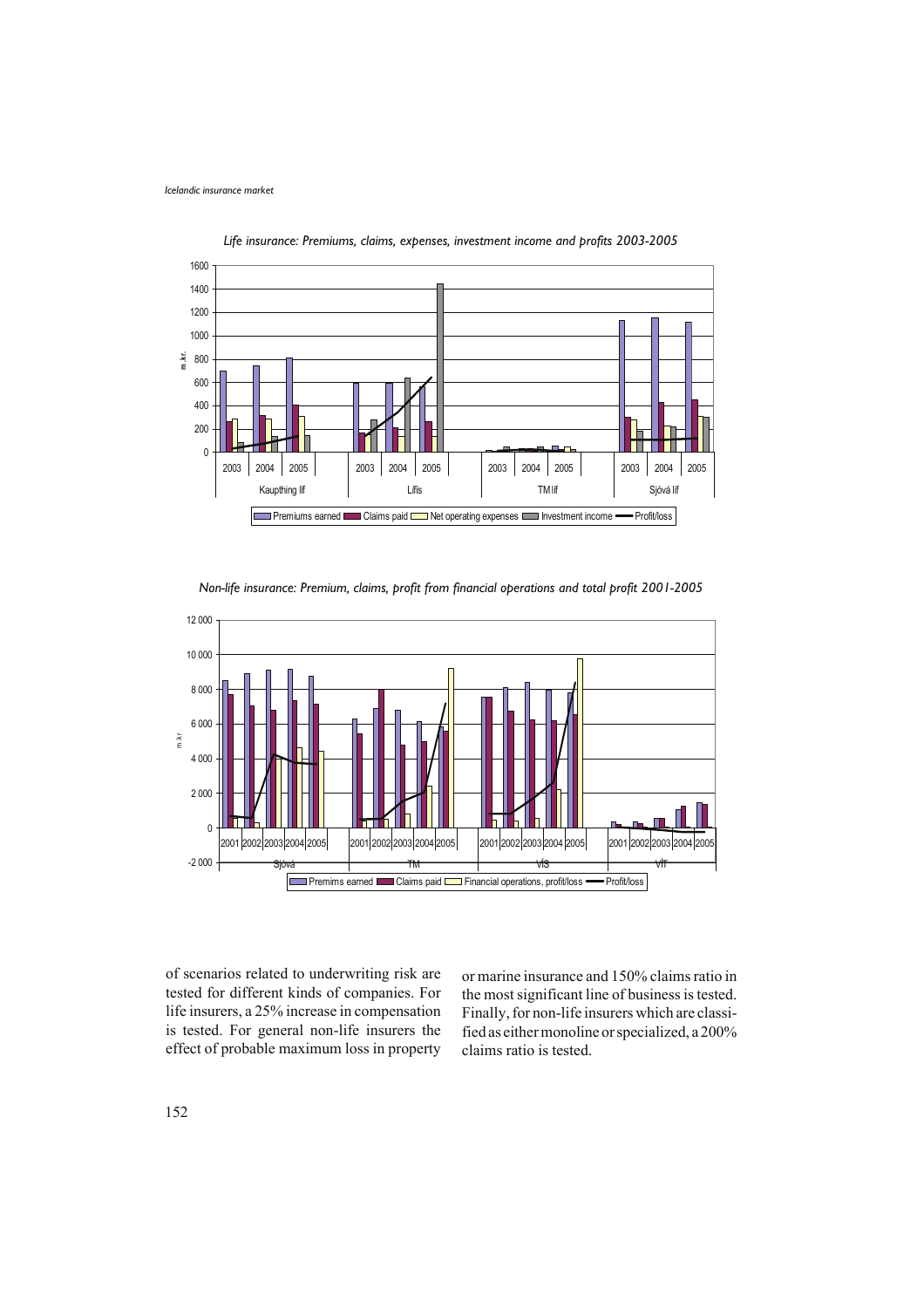The results of the stress tests are used by the FME to classify the companies into risk classes. The classification is used as a factor to decide the level of supervision.

## *b) Companies' own stress test*

If companies have certain risks that are not captured adequately by the standardized stress test they should be prepared to make their own stress tests. The companies have until the end of 2007 to submit their procedures or workbooks to the FME.

# *c) Supervision of risk management*

Finally, the guidance describes the different risks insurance companies have to manage, and how the companies must submit such information to the FME. In October 2006, the companies submitted to the FME for the first time information on how they measure and manage different types of risks.

# *III.2 Data processing and early warning system*

In 2007, the FME implemented a new internet-based system for exchanging information with parties under supervision. The aim of this is to reduce the use of paper and use more secure communication channels than e-mails. The FME still has to process the data manually and transfer it to relevant databases. A significant amount of time is used to find and ask companies to correct errors. The next step will therefore be that data will be transmitted automatically to the databases after it has been cheeked for errors. The companies will not be able to send reports with errors.

Another step in the improvement of data processing will be a new early warning (traffic light) system, which the FME is currently working on. The system will make use of data in supervision more efficient than today.

## *III.3 Premium levels*

The FME has the role to secure the fairness of the policyholders' premiums. The premiums must be in accordance with the real risk and related costs. Supervisory authorities in the EEA generally do not have that role. The Insurance Directives do not allow authorities to accept premiums beforehand but the FME has the powers to prohibit changes in premiums retroactively.

Recently the insurance companies have been criticized in the media for increases in premiums in motor insurance at the same time as the companies report record profits. As seen in previous chapter, the profits have mostly been generated by financial operations. According to the companies, the year 2006 was a very bad year for motor insurance with claims on the increase.

In January, the FME by a request from the Minister of Commerce, answered questions from a member of the Parliament. The member asked about the companies' profits in recent years, the developments of claims provisions and companies' allocation of the profit from financial operations to the insurance business.

In its answer, the FME made reference to prior studies of premiums in motor insurance in 1999 and 2004 where it was found that claims provisions were overestimated. The FME could however not relate the level of premiums directly to the overestimation. Today, the FME has reason to believe that there is less if any overestimation. Additionally, the FME has not had reason to question the allocation of profit from financial operations.

The FME has published the results of a study on the premiums in life insurance. The study did not lead to remarks on the level of premiums but the FME will impose a higher demand on information from the companies' actuaries on premium decision procedures.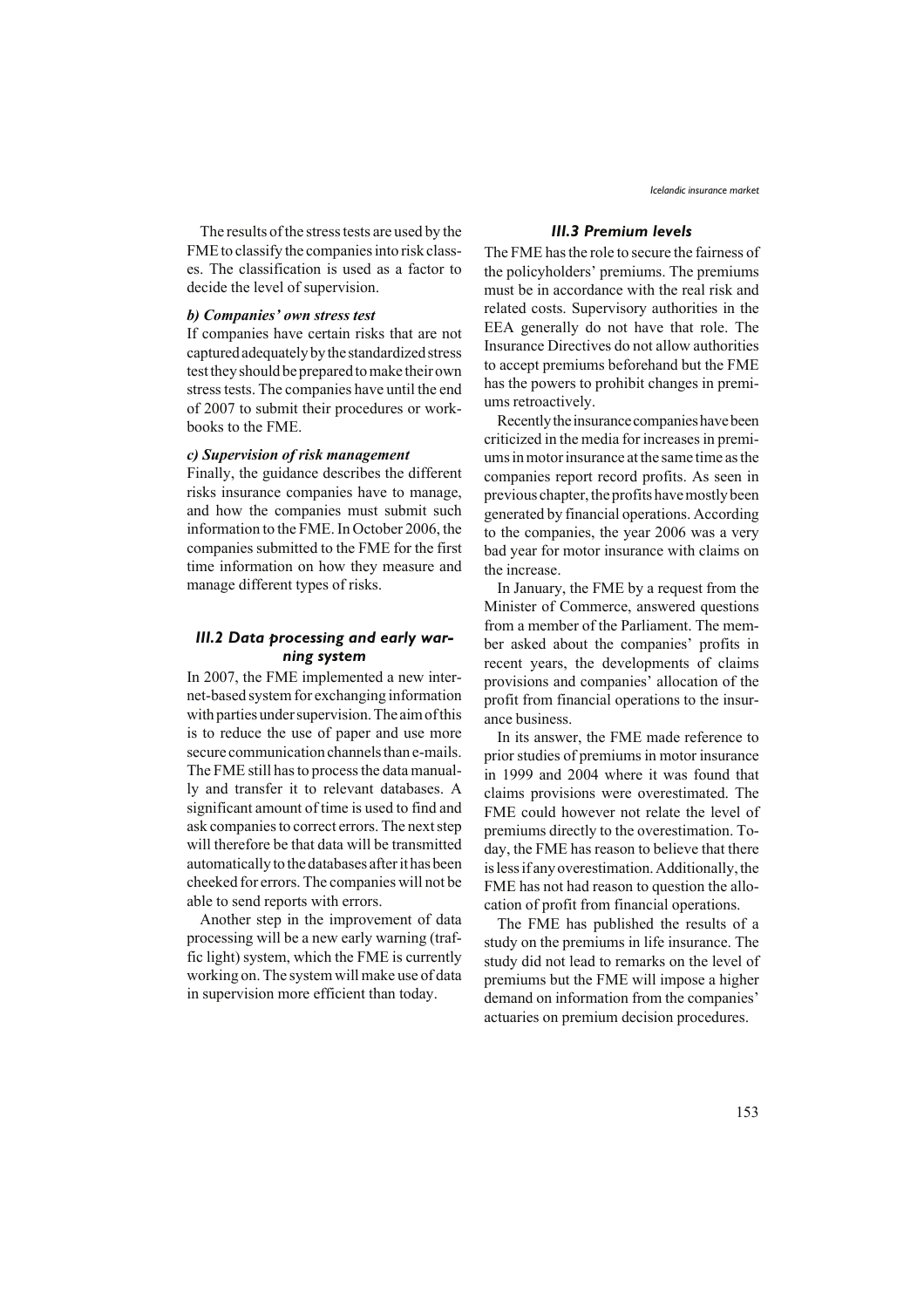# *III.4 Fit and proper testing of Managing Directors, Board Members and Insurance Brokers*

The FME has administered a special fit and proper test for Managing Directors and Members of the Board of insurance companies and insurance brokers and other supervised entities such as banks and pension funds and securities firms.

The parties in question must fulfill specific fit and proper requirements in accordance with the Icelandic legislation. When nominated, the party in question must be notified to the FME. They are then required to answer a questionnaire which they must send to the FME. The Managing Directors and Brokers are also required to take an oral test at the FME (which takes about 3 hours each time). The FME evaluates whether the party fulfills the legal requirements and is considered fit and proper. The FME has successfully had this procedure for many years.

## **IV. International activity, domestic and foreign insurers**

Since 1994, when Iceland became part of the EEA, a large number of foreign insurance companies have notified their intention to either provide services in Iceland without an establishment or to open a branch. The first domestic insurance company notified the FME of its intention to provide services without an establishment in the EEA in 1997. Its intention was to insure Icelandic companies' interests in the EEA.

# *IV.1 Activities of foreign insurance companies and insurance intermediaries.*

Insurance companies Today, there are 267 foreign insurance com-

panies registered and 2 of them have opened a branch, Allianz Lebensversicherung AG and Allianz Versicherungs AG. Only a small part of these foreign insurance companies are actually active in Iceland.

The foreign insurance companies have mainly been involved in life insurance and in nonlife insurance in aviation, marine and cargo insurance. The foreign life insurance companies have around 1/3 of the life insurance market, but the ratio seems to be decreasing. One reason for this change could be the decrease in the number of licensed insurance brokers firms from 10 in the year 2004 to currently 6.

#### Insurance intermediaries

Since the new Law on Insurance Mediation no. 32/2005 came into effect in June 2005, about 3 600 foreign insurance intermediaries have notified their intention to provide services in Iceland. None of them has opened a branch. This high number of foreign insurance intermediaries does not mean increased activities of foreign insurance intermediaries in Iceland compared to before the new law came into force. This increase in cross border notification from intermediaries is not unique in Iceland but is similar in other EEA countries and has surprised members of the EEA. CEIOPS established an expert group on intermediaries which prepared a Protocol which CEIOPS has published. The Protocol provides a framework for the cooperation of competent authorities with regard to the implementation of the Insurance Mediation Directive. The expert group is currently, as mentioned before in this Article, reviewing the Protocol regarding the notification procedure.

# *IV.2 Cross border activities of domestic insurance companies and domestic insurance intermediaries*

## Insurance companies

As mentioned earlier, Icelandic insurance companies have been providing cross border